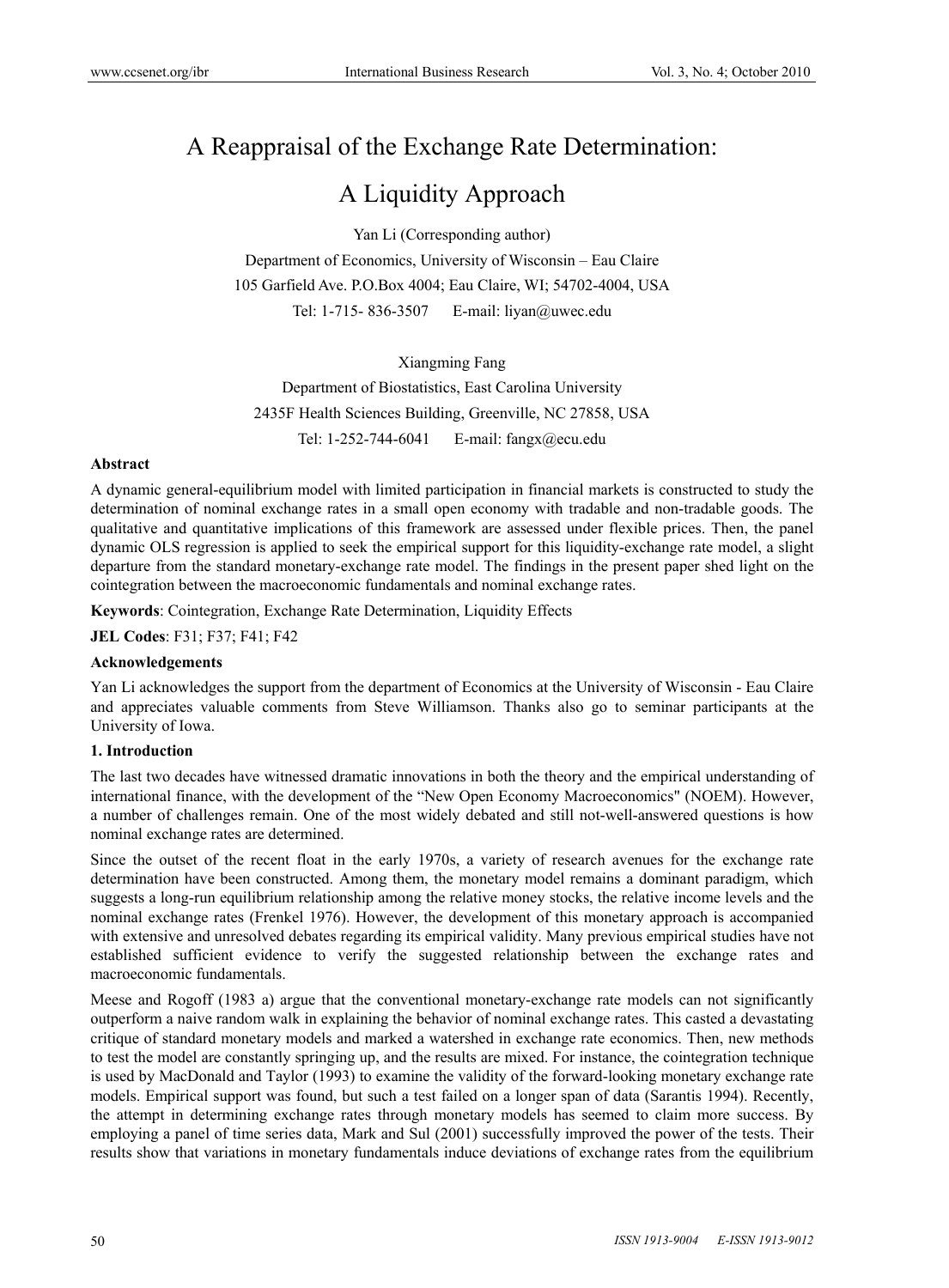level. Therefore, such co-movement could be used to study the exchange rate dynamics, which restored some hope in the standard monetary model.

Most of the previous research, as mentioned above, mainly relies on the sophistication of econometric techniques to generate statistical evidence in favor of the existing economic theory. However, not much attention has been really directed to the theory itself, the underlying mechanism that governs the exchange rate behavior. Our paper attempts to revisit the benchmark model of exchange rate determination from another perspective. In addition to the aggregate money stock, we will examine the impact of money diffusion on exchange rates in this framework, where monetary policy is introduced by open market operations. Then, we investigate the way in which such a liquidity effect relates to the exchange rate dynamics.<sup>1</sup> To take a closer look at the purchasing power parity (PPP), one of the fundamental building blocks of monetary exchange rate models, we assume in the present paper that the production is endogenized, with two different goods sectors coexisting in each country: the non-tradables and tradables. Therefore, the law of one price is generally broken, even in an environment with flexible prices. Nominal exchange rates are now determined not only through financial transactions, but also through the transactions in the tradable goods market.

Another interesting feature in this environment is how we will model the liquidity effect, the so called distributional effect of monetary policy. To explore the propagation of monetary shocks, two broad classes of models are available in the literature, sticky price and limited participation. In a voluminous recent literature, the sticky price model has become the workhorse of monetary policy analysis in both the closed-economy and open-economy, where the adjustment in prices is sluggish. For instance, Obstfeld and Rogoff (1995), Hau (2002), and Clarida, Gali and Gertlerc (2002). At the same time, some effort has been devoted to limited participation models (liquidity models, hereafter), where monetary policy plays a role in the economy due to its asymmetric distributional effects on economic agents. That is the impact of monetary policy will diffuse gradually in the economy and different economic agents will be affected at different timings. Recent work on liquidity effects in a closed economy was initiated by Grossman and Weiss (1983), and further developed by Lucas (1990) and Fuerst (1992). Then, Schlagenhauf and Wrase (1995), Grilli and Roubini (1996) and Alvarez, Atkeson and Kehoe (2002) extend this line of research to the open-economy settings.

There is no sufficient evidence so far to distinguish the performance of sticky price and liquidity models. In the present paper, we will pursue the "liquidity" path by incorporating the frictions of limited participation into financial markets. Then, a small open economy model is laid out to study the role of liquidity effect in the exchange rate determination. The theoretical results show the cointegration between the nominal exchange rates and an expanded set of macroeconomic fundamentals. The speed at which the additional liquidity diffuses in the economy does affect the exchange rates. Later, a special case of this revised monetary model is tested against a collection of six OECD countries using monthly data running from 1985 to 2005. Specifically, we pool the time series data and then adopt the panel dynamic OLS method proposed by Mark and Sul (2001). The generated statistical evidence lends support to our model.

The remainder of this paper is organized as follows. In Section 2, the theoretical model is laid out. In Section 3, the representative household's problem is characterized and equilibrium conditions are derived. In Section 4, the panel dynamic OLS regression is applied to seek an empirical support for the theoretical model. Section 5 concludes.

## **2. The Model**

Consider a world consisting of two countries: Home and Foreign, between which consumption goods are traded. Three types of markets exist in each country, a financial market, a tradable goods and a non-tradable goods markets that open and close sequentially. The two countries are (ex-ante) symmetric. Without loss of generality, we will only describe the Home economy, with the understanding that similar expressions are employed to characterize the Foreign economy. All Foreign variables are denoted with an asterisk.

Each country is inhabited by a unit mass of infinitely lived households. In a given country, each household is specialized in producing some goods but wishes to consume goods that are different from its own products. Therefore, exchange is necessary for consumption. The absence-of-double-coincidence of wants is assumed, which provides a role in this economy for fiat money and credit. A representative household is consisted of a credit buyer, a continuum of financial transactors of mass 2, a continuum of workers and a continuum of cash shoppers with mass 1, respectively. In particular, the credit buyer dwells at the non-tradable goods market, while the shoppers with cash wonder in the tradable goods market. Each worker is endowed with a flow of one unit of time every period. At any point in time, a worker is either working or enjoying leisure. The heterogenous wealth distribution and endogenized labor supply decision introduce idiosyncratic risks into this model. Following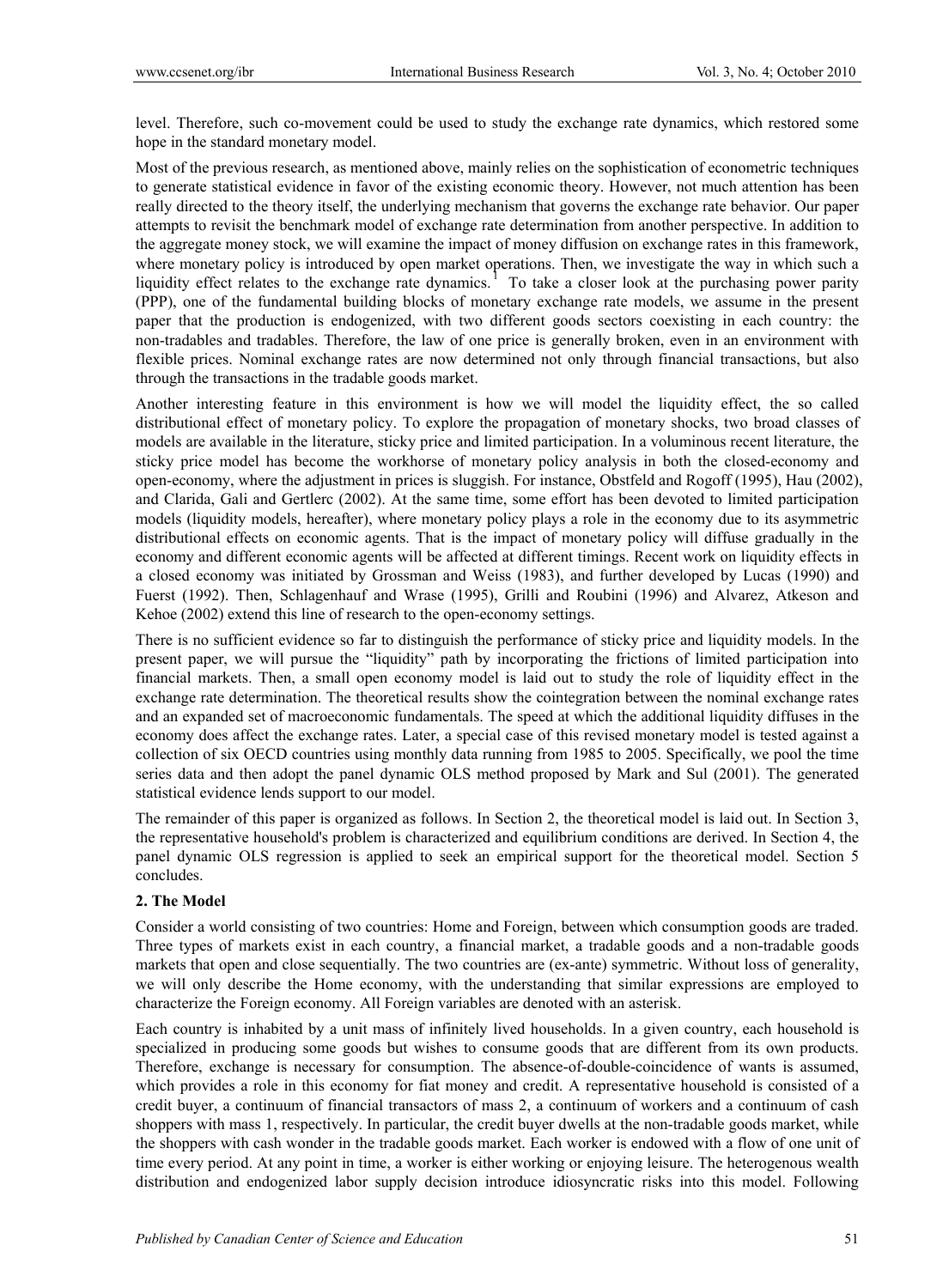Lucas (1990), we group different agents into large households, in which each agent shares the same amount of consumption and regards the household's utility as the common objective. Therefore, idiosyncratic risks across agents are smoothed out within each household. Agents' decision problem can be simplified as a representative household's maximization problem.

## *2.1 The Government*

Monetary policies are conducted by the government via open market operations in the model. In period  $t$ , the government in the Home (Foreign) country chooses the quantity of within-period nominal bonds to issue, denoted by  $\overline{B}_{t+1}(\overline{B}_{t+1}^*)$ , such that

$$
\overline{B}_{t+1} = \gamma_t \overline{M}_t
$$
  
\n
$$
\overline{B}_{t+1}^* = \gamma^* \overline{M}_t^*
$$
\n(1)

for  $t = 0, 1, 2, 3,...$ , where  $\overline{M}_{t}(\overline{M}_{t}^{*})$  is the quantity of aggregate money balance at the beginning of period *t* in Home (Foreign) country. Note that  $\gamma_t(\gamma_t^*)$  is a random variable. It indicates the monetary policy instrument of the central bank in the Home (Foreign) country.

The specification of monetary policy is generally controversial. Bernanke and Blinder (1992) argue federal fund rate is superior to monetary aggregate and treasury bill rate in predicating monetary policy. Christiano and Eichenbaum (1992c) claim that innovations to nominal non-borrowed reserves measures the stance of monetary policy well. Walsh (2005) modeled policy shocks with innovations to the nominal interest rate. Williamson (2004), however, identifies the monetary policy by changes in the monetary aggregate. In this paper, we follow Williamson (2004) to focus on monetary policy shocks embodied by a monetary aggregate change, although it is realized that not all changes in monetary aggregate are necessarily caused by monetary policy shocks. The financial market structure in the model is complete and relatively standard in the literature.

## *2.2 The Representative Household*

Since the Home and Foreign country are isomorphic, we focus on the behavior of a representative Home household and provide details only for Home households' objective and trading opportunities.

A representative household starts period t with a money balance  $M_t$ , carried from periodt-1 and consisted of reserve  $M_i^r$  and cash  $M_i^c$ . Note that,  $M_i^r$  and  $M_i^c$  are held by a continuum of financial intermediaries, indexed on the interval $[0,1]$  and  $[1,2]$ , respectively. We assume all the financial transactions, such as depositing or withdrawing money from the reserve account with the central bank, can only be carried out by the financial intermediaries in the households.

At the start of period *t* , financial intermediaries indexed on interval [0,1] arrive at the asset market with reserve balance  $M_t^r$ . At the same time, the cash-carrying financial transactors on the interval [1,2] take a trip to the tradable goods market and deliver  $M_t^c$  to all cash buyers.

Once financial transactors have left, the two aggregate shocks, the monetary shock  $\gamma$  and the productivity shock  $A$ , are revealed, where  $\gamma$ , measures the degree of central bank intervention through open market operations. Note that, since cash-holding transactors have already left the household, the household cannot revise its consumption decision about tradable goods according to the changed financial market circumstances. That is, after  $\gamma$  is disclosed, the money allocated for tradable goods is already locked in and cannot be readjusted.

The asset market opens. Bonds denominated in home and foreign currencies are bought and sold there. For instance, each home (foreign)-currency-denominated bond is issued at a price  $q_t(q_t)$  at the beginning of period *t* and promises a delivery of 1 unit of home (foreign) currency at the end of the period. Since no overdraft is allowed on reserve accounts, the purchase of bonds faces a cash-in-advance constraint. Then, asset market closes and these financial transactors move to the non-tradable goods market, where credit buyers purchase goods using within-period IOUs. All such credit will be cleared by fiat currency through financial intermediaries at the end of the period.

Now, let us turn to the tradable goods market. After the cash is evenly distributed, each shopper faces with two itineraries, which we call *itinerary 1* and *itinerary 2*. Along itinerary 1, shoppers travel to the domestic tradable goods market, while itinerary 2 leads them to the foreign tradable goods market. Let  $1 - \alpha$ , denote the fraction of shoppers who follow itinerary 1 and  $\alpha$ , the fraction who take itinerary 2, where  $\alpha$ ,  $\in [0,1]$  is a random variable. Note that,  $\alpha$ , can be interpreted as a natural index of openness and  $1 - \alpha$ , is the degree of home-bias in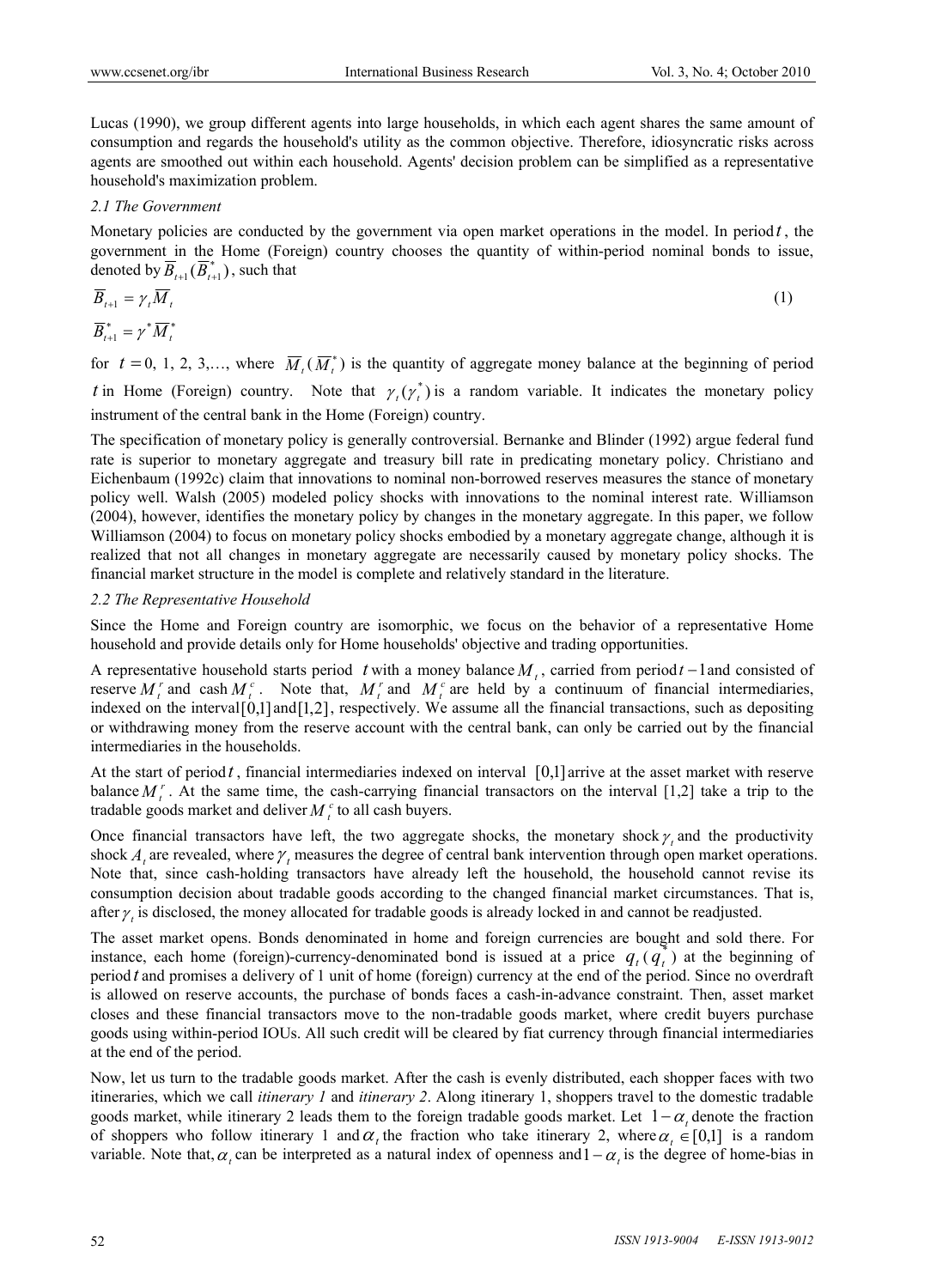consumption basket<sup>2</sup>. Economic theories have suggested that the impact of a monetary policy across countries depends on the openness of the economy.

Next, the household chooses the number of working hours assigned to the traded goods sector  $(L_r)$  and non-traded goods sector  $(L_{nt})$ , respectively. The total labor supply of the representative household in period *t* is  $L_t$ , where  $L_t = L_{tt} + L_{tt}$ . Labor is assumed to be internationally immobile. Then, workers in the non-traded goods sector produce output and sell each unit at a price  $P_{nt}$  in exchange for IOUs, while workers in the traded sector hands out goods at  $P_{rt}$  for money. Later on, credits clear and bonds pay off. All residual balances and trade receipts are collected and possessed by the financial transactors in each market, respectively. Immediately after that, financial transactors are randomly relocated by nature. A financial transactor who is at a given location at the end of the period will be allocated to the other location with probability  $\pi$ , and stay in the same location with probability  $1 - \pi$ , where  $\pi \in (0,1)$ . Note that  $\pi$  determines how fast the impacts of monetary policy are distributed within an economy and across countries. We assume that a zero-profit trade intermediary exists, which helps to implement currency exchanges. Such currency conversion is costless and can be done instantly by this intermediary according to the prevailing market exchange rate. This assumption implies that shoppers only need to hold home currency when walking around in the goods market.

#### *2.3 The Goods Market*

Two sectors of production exist in each economy, the tradable goods market and non-tradable goods market. Labor is the only factor that is employed to produce goods, that is

$$
Y_{it} = A_t \cdot L_{it}^{\theta}
$$
  

$$
Y_{it}^* = A_t^* \cdot L_{it}^{*}
$$

where  $i = n, r$ , denoting the non-traded and traded goods sector, respectively. Note that,  $A_i(A_i^*)$  is the labor productivity shock in the home (foreign) country, which is universally identical for all workers in that country. Breaking up a country's products into two dichotomous categories is relevant for at least three reasons. First, non-tradable goods take a substantial share of aggregate consumption baskets. Secondly, its presence helps to explain the volatility of nominal exchange rates. Thirdly, with non-tradables, consumption levels are not necessarily equalized across countries in response to some aggregate productivity shocks, or move in a synchronized fashion. That implies productivity shocks could exert distinct impacts on consumption across countries. It follows that nominal exchange rates are tied down by traded goods in equilibrium.

#### **3. The Household's Problem**

A representative household maximizes its expected intertemporal utility:

$$
E_0 = \sum_{t=0}^{\infty} \beta^t [u(C_t) - v(L_t)] \tag{2}
$$

where  $E_0$  represents the expectation conditional on information available at time 0,  $\beta$  is the time discount factor,

*C<sub>t</sub>* denotes the consumption bundle in period t and  $L_t$  is amount of the working time. We assume that  $u(\cdot)$  is strictly increasing, strictly concave, twice differentiable, with  $u'(0) = \infty$ . And  $v(\cdot)$  is increasing, strictly convex, and twice differentiable, with  $v'(0) = \infty$  and  $v'(1) = \infty$ .

The composite consumption  $C$  is defined as follows:

$$
C = \left[\mu^{\frac{1}{\phi}} C_r^{\frac{\phi-1}{\phi}} + (1 - \mu)^{\frac{1}{\phi}} C_n^{\frac{\phi-1}{\phi}} \right]^{\frac{\phi}{\phi-1}}
$$
(3)

where  $C_r$  and  $C_n$  represent the consumption of tradable and non-tradable goods, respectively,  $\phi$  corresponds to the intratemporal elasticity of substitution between these two types of goods, and  $\mu \in [0,1]$  is the relative weight that households put on tradable goods. This parameter is allowed to vary across countries. Similarly, the tradable goods basket  $C_r$  is further composed by home-made goods  $C_h$ , and foreign goods  $C_f$ . That is,

$$
C_r = \left[\alpha^{\frac{1}{\eta}} C_f^{\frac{\eta-1}{\eta}} + (1-\alpha)^{\frac{1}{\eta}} C_h^{\frac{\eta-1}{\eta}}\right]^{\frac{\eta}{\eta-1}}
$$
\n(4)

where  $\eta > 1$  is the intratemporal elasticity of substitution between home and foreign tradable goods,  $\alpha$  denotes the share of foreign tradable goods and  $1 - \alpha$  characterizes the home bias in consumption.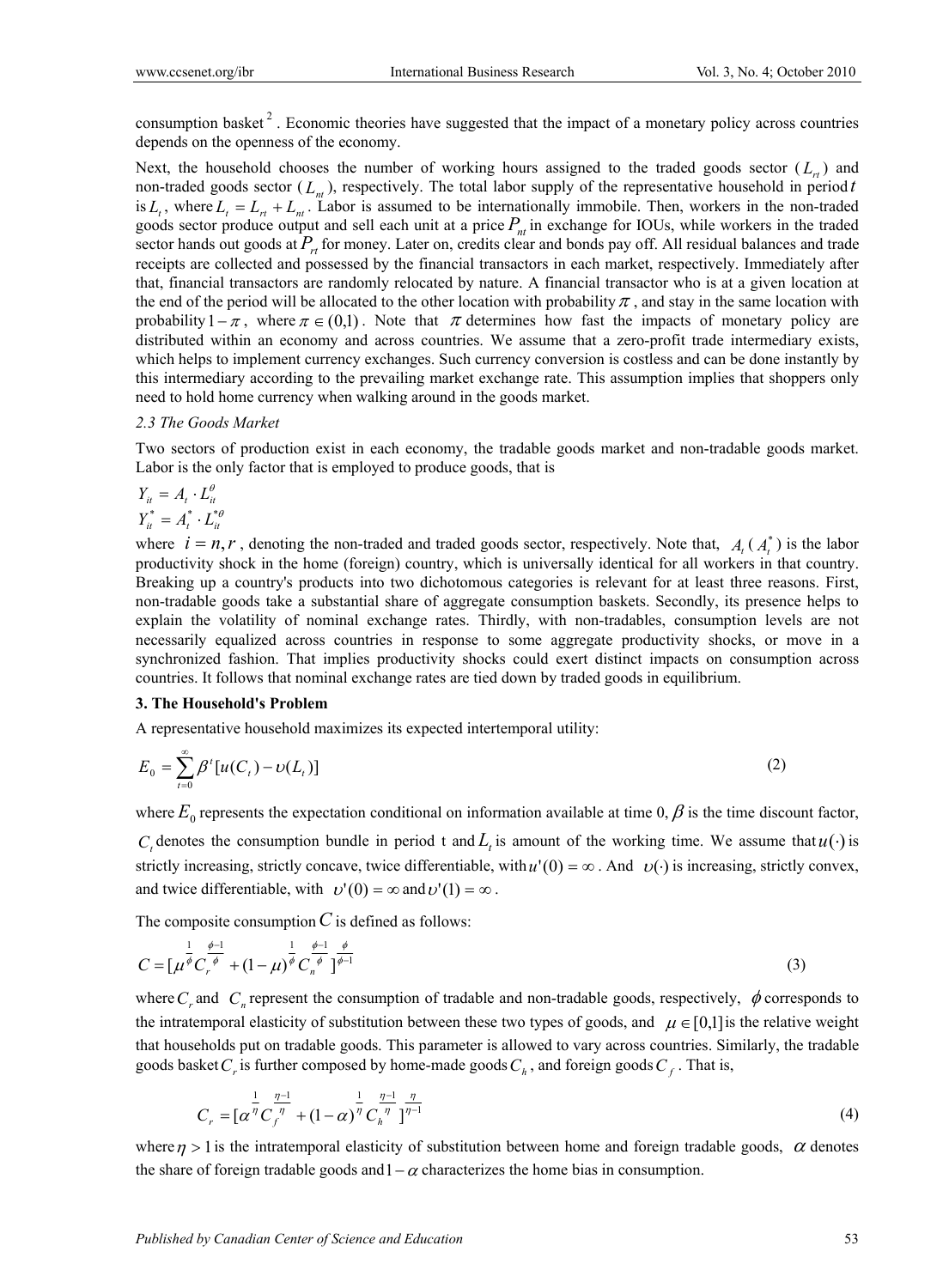At the same time, the formulated maximization problem for a representative household is subject to other constraints, such as:

$$
M_t^c + M_t^r \le M_t \tag{5}
$$

The financial transactors located between  $[0,1]$  must abide by the following budget constraint:

$$
q_{t}B_{h^{t+1}} + S_{t}q_{t}^{*}B_{f^{t+1}} \leq M_{t}^{r} + B_{h^{t}} + S_{t}B_{f^{t}}
$$
\n
$$
(6)
$$

$$
q_{t}B_{h t+1} + S_{t}q_{t}^{*}B_{h t+1} + P_{nt}C_{nt} + M_{n, t+1} + T_{t} \leq M_{t}^{r} + B_{ht} + S_{t}B_{ft} + P_{nt}A_{t}L_{nt}^{\theta}
$$
\n
$$
\tag{7}
$$

where  $M_{i+1}$   $(j = n, r)$  represents the amount of money held by the financial transactors in market *j* at the end of period *t*, but before the relocation,  $T<sub>t</sub>$  the lump-sum taxes paid by the household in period *t*, and  $S<sub>t</sub>$  the nominal exchange rate (domestic currency price of 1 unit of foreign currency). In this model, traded goods are priced in the producer's currency, while the non-traded goods prices are denominated in the consumers' currency.

The financial transactors in [1,2] should satisfy the cash-in-advance constraints in the traded goods market as well:

$$
(1 - \alpha_t) P_{rt} C_{ht} \le (1 - \alpha_t) M_t^c
$$

$$
\alpha_t S_t P_{rt}^* C_{ft} \leq \alpha_t M_t^c
$$

The above two cash constraints can be combined into the following

*c*

$$
(1 - \alpha_t)P_{rt}C_{ht} + \alpha_t S_t P_{rt}^* C_{\hat{\mu}} \le M_t^c
$$
\n
$$
(8)
$$

$$
(1 - \alpha_t)P_{rt}C_{ht} + \alpha_t S_t P_{rt}^* C_{ft} + M_{r, t+1} \le M_t^c + P_{rt} A_t L_{rt}^{\theta}
$$
\n(9)

Let  $\overline{M}_{t+1}^c$  and  $\overline{M}_{t+1}^r$  denote the money supply in tradable and non-tradable goods market, respectively, after all the transactions are implemented according to the household's instructions, but before financial transactors are relocated. Then

$$
\overline{M}_{t+1}^r = (1 - \pi) \overline{M}_{n,t+1} + \pi \overline{M}_{r,t+1} \qquad \overline{M}_{t+1}^c = \pi \overline{M}_{n,t+1} + (1 - \pi) \overline{M}_{r,t+1} \tag{11}
$$

We are able to rewrite the above problem in a scaled form. That is deflating the appropriate nominal variables by the quantity of money in the tradable goods market  $\overline{M}_{rt}$  dropping time subscripts, (e.g.

$$
p_{nt} = \frac{P_{nt}}{\overline{M}_{rt}} \text{ and } e_t = S_t \frac{\overline{M}_{rt}^*}{\overline{M}_{rt}},
$$
 using primes "" to denote variables dated *t* and superscripts " – " to denote

variables dated  $t-1$ . Let  $z_{it}$   $(j = n, r)$  indicate the gross growth rate in the money stock in

market *j* and  $V(m_n, m_r, A, \gamma, z_r)$  denote the household's value function in period *t*.<sup>5</sup> Now, taking the initial conditions  $\{m_{n0}, m_{r0}, e_0, l_0\}$  and sequence  $\{m_t, p_{nt}, p_{rt}, e_t, q_t\}_{t>0}$  as given, the household chooses sequences  ${c_t, l_t, b_t, m_{n_t+1}, m_{r_t+1}}$  to solve the following dynamic programming problem:

$$
V(m_n, m_r, A, \gamma, z_r) = \max_{c_i, l_i, b_i, m_n, m_r} \{u(c) - v(l) + \beta E_t[V(m_n, m_r, A', \gamma', z_r')] \}
$$

subject to

$$
c = \left[\mu^{\frac{1}{\phi}} c_r^{\frac{\phi-1}{\phi}} + (1 - \mu)^{\frac{1}{\phi}} c_n^{\frac{\phi-1}{\phi}}\right]^{\frac{\phi}{\phi-1}}
$$
  
\n
$$
c_r = \left[\alpha^{\frac{1}{\eta}} c_r^{\frac{\eta-1}{\eta}} + (1 - \alpha)^{\frac{1}{\eta}} c_n^{\frac{\eta-1}{\eta}}\right]^{\frac{\eta}{\eta-1}}
$$
  
\n
$$
l = l_n + l_r
$$
  
\n
$$
q b_h + e q^* b_f \leq (1 - \pi) m_n + \pi + b_h + e b_f
$$
  
\n
$$
q b_h + e q^* b_f + p_n c_n + m_n z_r + \tau \leq (1 - \pi) m_n + \pi + b_h + e b_f + p_n A l_n^{\theta}
$$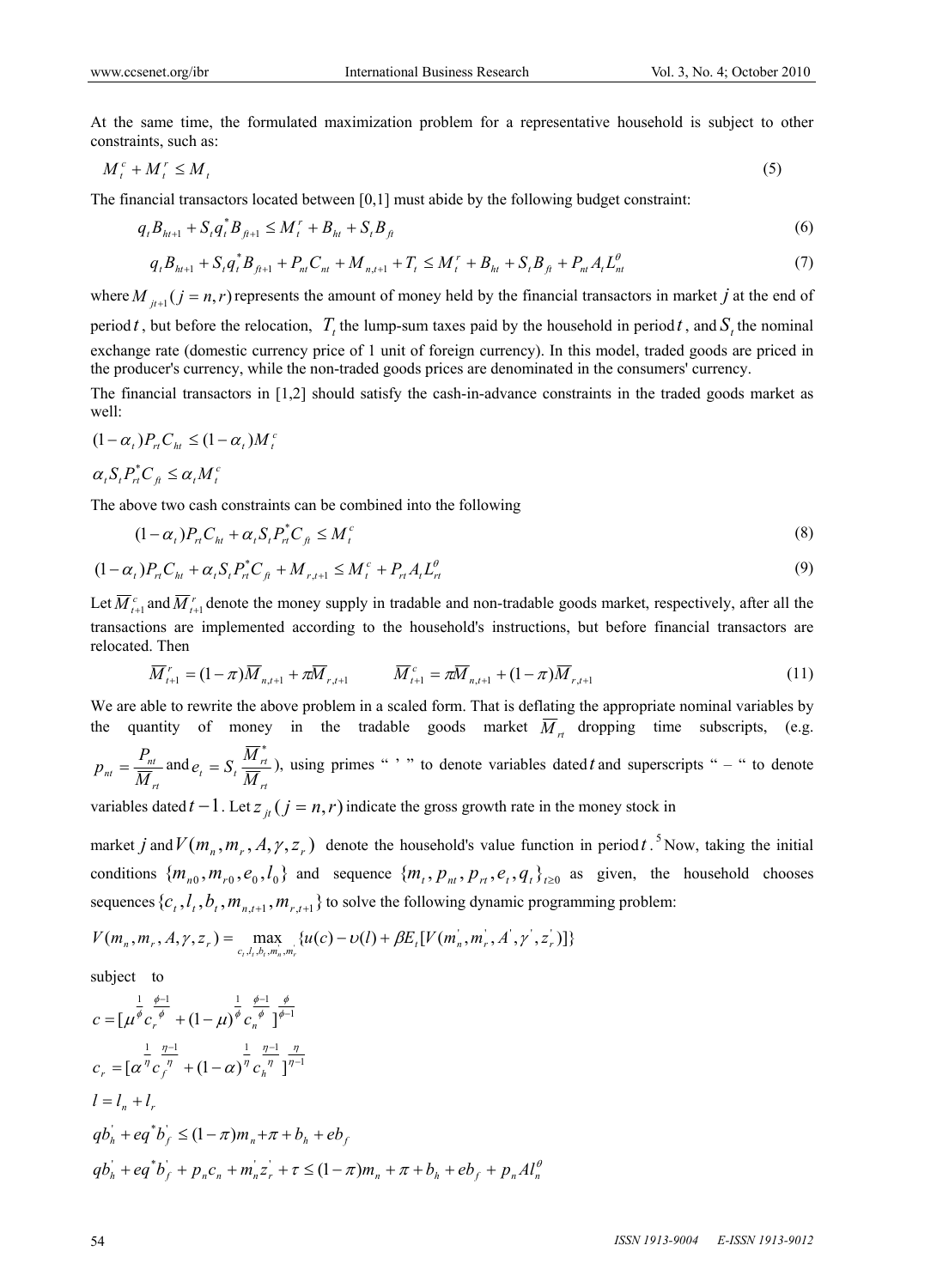$$
(1 - \alpha)p_r c_h + \alpha e p_r^* c_f \le \pi m_n + (1 - \pi)
$$
  

$$
(1 - \alpha)p_r c_h + \alpha e p_r^* c_f + m_r^{\dagger} z_r^{\dagger} \le \pi m_n + (1 - \pi) + p_r A l_r^{\theta}
$$

Next, let me substitute the expression of *c* into the utility function and let  $\lambda_1$ ,  $\lambda_2$ ,  $\lambda_3$  and  $\lambda_4$  denote the multipliers associated with constraints (6)-(9). The first-order conditions then imply that

$$
u'(c_h) = (\lambda_3 + \lambda_4)(1 - \alpha)p_r \tag{12}
$$

$$
u'(c_f) = (\lambda_3 + \lambda_4) \alpha e p_r^* \tag{13}
$$

Combining equation (12) and (13) yields

$$
e_t = \frac{1 - \alpha_t}{\alpha_t} \cdot \frac{p_{rt}}{p_{rt}^*} \cdot \frac{u'(c_{ft})}{u'(c_{ht})}
$$

Then, assuming that the cash-in-advance constraint for traded goods binds, we can show

$$
\frac{p_{rt}}{p_{rt}^*} = \frac{(1-\pi) + \pi m_{nt}}{(1-\pi^*) + \pi^* m_{nt}^*} \cdot \frac{c_{ht}^*}{c_{ht}}
$$
\n(14)

To use the above expression for  $e$ , to study the empirical behavior of the nominal exchange rates, we make an additional assumption that the representative households have CRRA utility function. Then, by equation (3) and (4), the ratio of marginal utility of  $c_h$  and  $c_f$  is

$$
\frac{u'(c_{\hat{H}})}{u'(c_{ht})} = \left(\frac{\alpha_t}{1-\alpha_t} \cdot \frac{c_{ht}}{c_{\hat{H}}}\right)^{\frac{1}{\eta}}
$$
(15)

Inserting equation (14) and (15) into  $e$ , the long-run equilibrium value of the nominal exchange rates can be determined as

$$
e_{t} = \left(\frac{1-\alpha_{t}}{\alpha_{t}}\right)^{1-\frac{1}{\eta}} \cdot \frac{(1-\pi)+\pi m_{nt}}{(1-\pi^{*})+\pi^{*} m_{nt}^{*}} \cdot \frac{c_{ht}^{*}}{c_{ht}} \cdot \left(\frac{c_{ht}}{c_{ft}}\right)^{\frac{1}{\eta}}
$$
(16)

Recall, that the general form of nominal exchange rates in the previous literature is written as

$$
e_t^s = \frac{m_t}{m_t^*} \cdot \frac{y_t^*}{y_t}
$$

where  $e_i^s$  represents the exchange rate determined in a standard monetary model, and  $y_i(y_i^*)$  the real national income in the Home (Foreign) country. Basically, the conventional model states that the nominal exchange rate is determined by the relative money stock and the relative output of two countries.

Thus, Equation (16) not only encompasses the existing monetary models of the exchange rate, but also incorporates some new embellishments, such as the degree of economic openness ( $\alpha$ ), the home-bias toward traded goods  $(\eta)$  and the distributional effect of monetary policy shocks across countries  $(\pi)$ , where  $\pi$  is an index locating between 0 and 1. It measures how fast that a monetary policy shock diffuses within an economy and transmits across borders.

For a given  $\gamma > 0$ , we take the derivative of  $e_t$ , with respect to  $\pi$  by holding other parameters constant, we

have  $\frac{ac_t}{1} < 0$  $d\pi$  $\frac{de_t}{dt}$  < 0. It says after a contractionary money shock occurs in the Home country, the faster it distributes,

the more the home currency appreciates. It is known that the monetary diffusion ( $\pi$ ) depends on many factors in the real economic world, including the soundness of financial system, the efficiency of central banks, and so on. Therefore, assigning an appropriate value to  $\pi$  requires an overall evaluation of a country's monetary system and financial markets.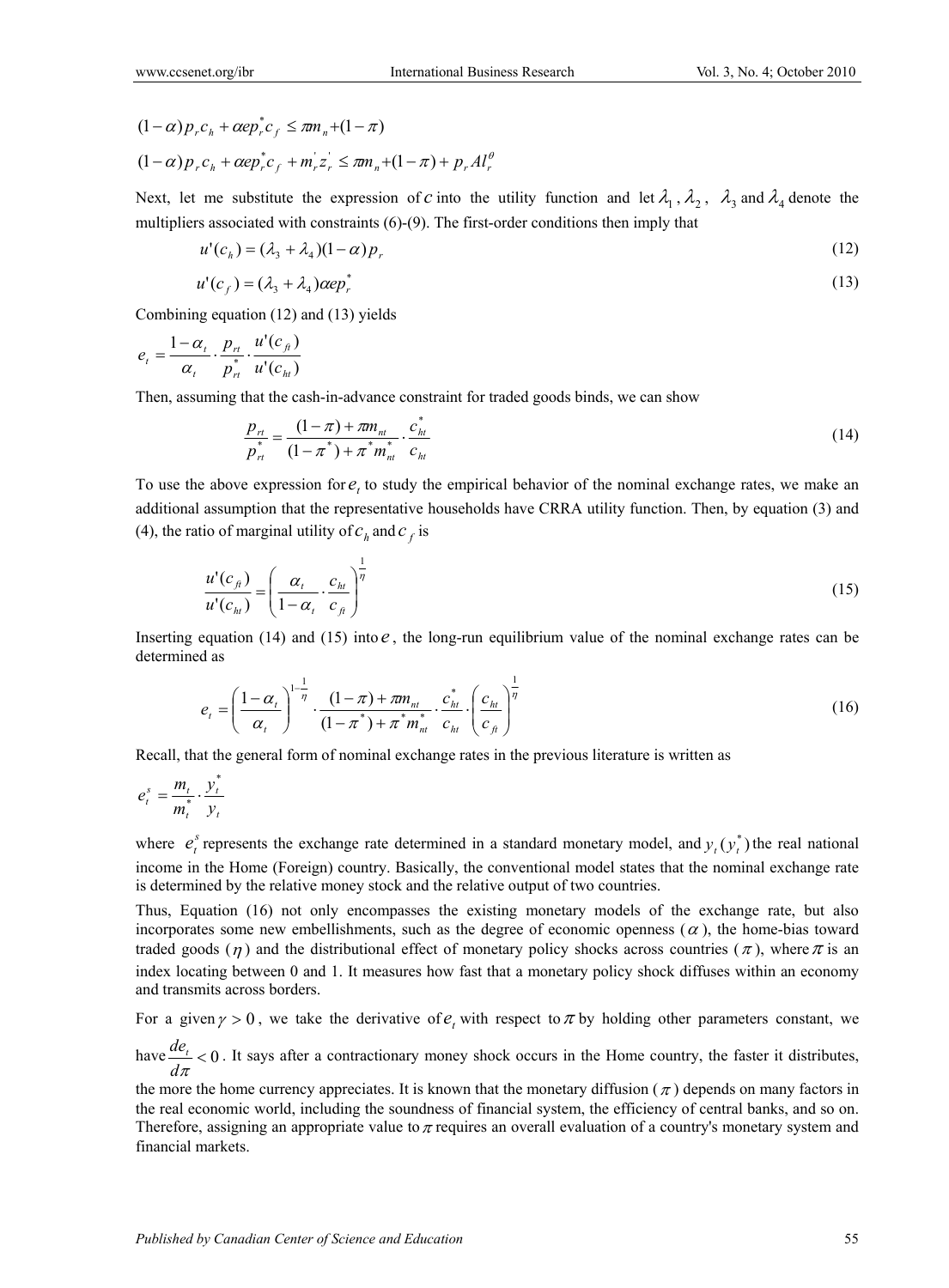By far, we have shown the cointegration between nominal exchange rates and economic fundamentals in a theoretical framework. In the next section, we turn to question the statistical robustness of this study by employing the panel dynamic OLS regression suggested by Mark and Sul (2001). To make the following

analysis easier, we will consider a special case of equation (16), where 2  $\pi = \pi^* = \frac{1}{\pi}$ . That is,

$$
e_t = \left(\frac{1-\alpha_t}{\alpha_t}\right)^{1-\frac{1}{\eta}} \cdot \frac{m_t}{m_t^*} \cdot \frac{c_{ht}^*}{c_{ht}} \cdot \left(\frac{c_{ht}}{c_{ft}}\right)^{\frac{1}{\eta}}
$$
(17)

Obviously, equation (16) and (17) indicate a slight departure from the conventional exchange rate determination. They capture in a simple way the basic idea, that nominal exchange rates are not only associated with the underlying macro-fundamentals, such as the aggregate money stock, the aggregate consumption of tradable goods, the degree of economic openness and the distributional effect of monetary policy, but also closely connected to some micro features, including the intratemporal elasticity of substitution between Home and Foreign tradable goods and the bias toward home-made goods.

#### **4. The Statistical Testing of the Model**

#### *4.1 The Data*

The data set consists of monthly time series observations for the nominal exchange rates, the broad money supply (M3) and the real industrial production. The degree of openness ( $\alpha_k$ ) is measured by [(industrial imports + exports) / total industrial production], from 1985:M1 to 2005:M12 for six OECD countries, namely Canada, Denmark, Japan, Sweden, United Kingdom and the United States. In the following analysis, the value of industrial products in each country is regarded as their domestically-made tradable goods. All variables are constructed by taking the United States as the numeraire country. The data were extracted from the SourceOECD and U.S Federal Reserve St. Louis. All data are seasonally adjusted.

#### *4.2 Econometric Methodology*

The United States is regarded as the "numeraire", labeled as "0" country in the empirical study. Let  $s_{kt}$  denote the log nominal exchange rate between country  $k = 1, 2, \ldots, 5$  and the "numeraire" country in time *t*. To simplify the analysis, equation (17) is used and rewritten into a log-form as:

$$
\widetilde{e}_{kt} = \log(e_{et}) = (1 - \frac{1}{\eta}) \times \log \frac{1 - \alpha_{kt}}{\alpha_{kt}} + \log \frac{m_{kt}}{m_t^*} - \left\{ (1 - \frac{1}{\eta}) \log(c_{kt}^*) - [\log(c_{kt}^*) - \frac{1}{\eta} \log(c_{kt}^f)] \right\}
$$
(18)

where  $c_{kt}^{h}$  represents country  $k$  's consumption of domestically produced tradable goods ( $c_h$ ) in period  $t$ . Then, let  $x_k$  denote the deviation of the exchange rate from its long-run equilibrium value, which is defined as

$$
x_{kt} = \widetilde{e}_{kt} - s_{kt}
$$

The econometric analysis focuses on panel estimation of the following equations:

$$
\Delta s_{kt} = \delta x_{k,t-1} + \varepsilon_{kt}
$$

$$
\varepsilon_{kt} = \varphi_k + \zeta_t + u_{kt}
$$

where *k* indexes country *k* in consideration,  $\varphi_k$  indicates a country-specific effect,  $\zeta$  represents a time-specific effect that allows us to explain a limited amount of cross-sectional dependence, and  $u_k$  is the residual idiosyncratic error. To control for the possible asymptotic bias, Mark and Sul (2001) suggest that, the current value and  $h_k$  leads and lags of  $\Delta x_{kt-1}$  should be included in the regression, that is

$$
\Delta s_{kt} = \varphi_k + \zeta_t + \delta x_{k,t-1} + \sum_{f=-h_k}^{h_k} \varepsilon_{kf} \Delta x_{k,t-1-f} + u_{kt}
$$
\n(19)

where  $k = 1, 2, \ldots, 5$ ,  $t = h_k + 2, \ldots, T - h_k + 1$ . Under the current econometric specifications, the null hypothesis is no cointegration exists between the nominal exchange rates and the macro-fundamentals, or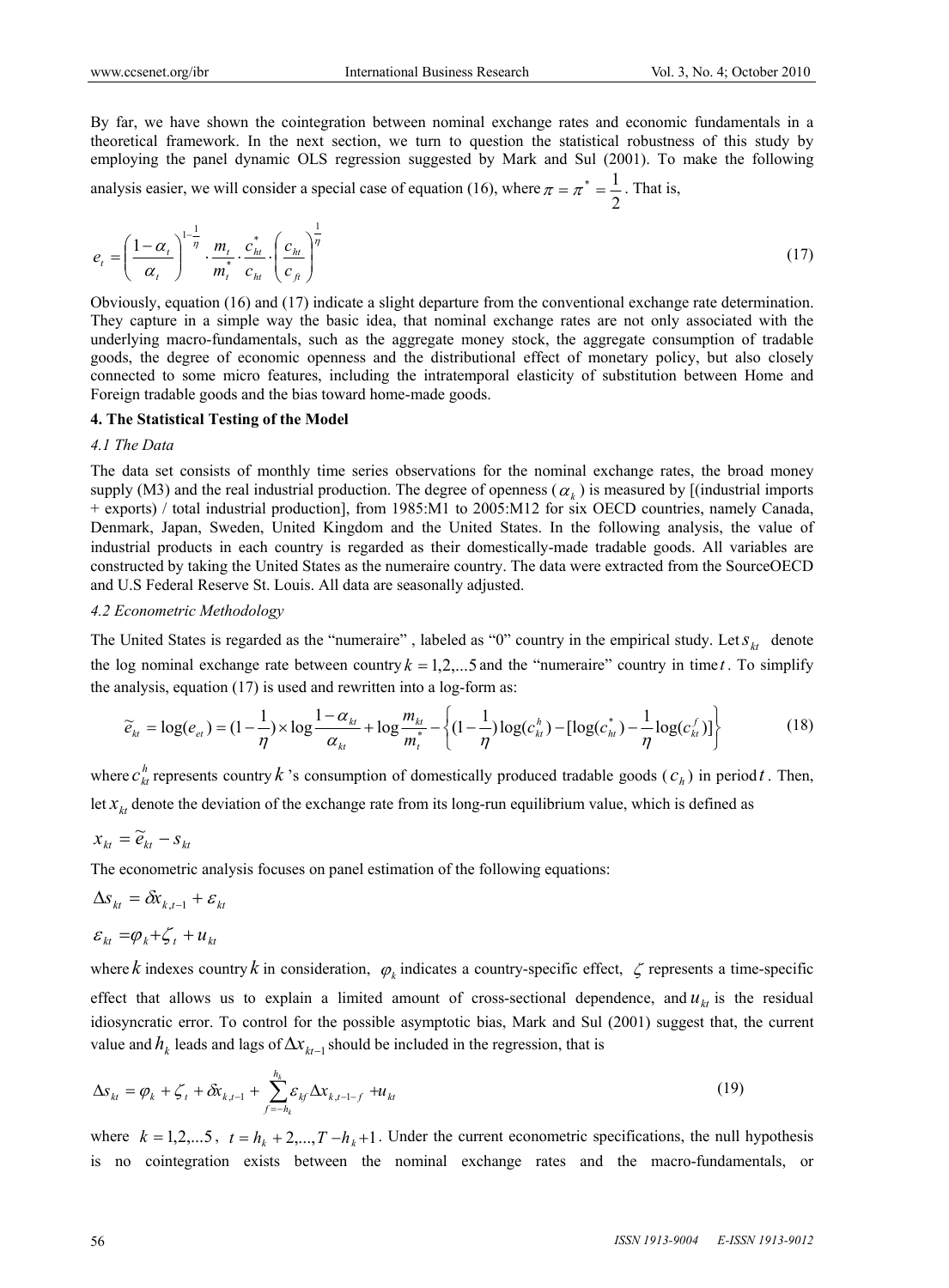equivalently  $H_0: \delta = 0$ . Without the loss of generality, we initially let  $\eta = 1.1$ . Then the cases where  $\eta = 1.15$  and  $\eta = 1.2$  are also examined.

The results of the panel dynamic OLS regression for the cointegration test are reported in Table 1, where the significance level is chosen at 5%. The statistical result shows that the null hypothesis of no integration between the macro-funamentals and the nominal exchange rates is rejected, when the U.S dollar is selected as the numeraire currency. In addition, this result is robust to different values of  $\eta$ , the intratemporal elasticity of substitution between home and foreign tradable goods. This statistical test, therefore, provides a simple glimpse of the validity of this liquidity-exchange rate model.

# **5. Conclusion**

Since the collapse of the Bretton Woods system, increasing attention has been focused on the links between the nominal exchange rates and macro fundamentals, suggested by the standard monetary theories of exchange rate determination. However, few of the previous studies have obtained satisfactory success. The "exchange rate determination" problem is far from being resolved.

Our paper is a reappraisal and also an extension of the previous literature. It tries to determine the exchange rates by taking liquidity effects into consideration. A symmetric two-country model incorporated with limited participation and tradable and non-tradable goods are constructed to examine the cointegration between exchange rates and other economic indicators.

The model results show the way in which the nominal exchange rates relate to a set of economic fundamentals, including the degree of economic openness, aggregate money stock, consumption of tradable goods, the home-bias toward domestic goods and in particular, the distributional effect of monetary policies across countries. Then, a panel dynamic OLS regression is applied to investigate the empirical fit of a special case of the model. The statistical testing results are found in favor of this model, a departure from the conventional monetary model of exchange rate determination.

The encouraging evidence obtained in this study also impels us to explore, in the future work, whether there is any economic value to the predictive power of economic fundamentals for nominal exchange rates.

## **References**

Alvarez, F., Atkeson , A. & Kehoe, P. (2002). Money, Interest Rates and Exchange Rates with Endogenously Segmented Markets. *Journal of Political Economy*, 110, 73-112.

Bernanke B. & Blinder, A. (1992). The Federal Funds Rate and the Channels of Monetary Transmission. *American Economic Review,* 82, 901-21.

Chari, V. V., Kehoe, P. J. & McGrattan, E. R. (1999). Sticky price models of the business cycle: Can the contract multiplier solve the persistence problem? *Econometrica*, 68 (5), 1151-1179.

Christiano, L.J. & Eichenbaum, M. (1992c). Liquidity Effects, the Monetary Transmission Mechanism and Monetary Policy. *Economic Perspectives*, 16(6), 2-14.

Christiano, L. & Eichenbaum, M. (1995). Liquidity Effects, Monetary Policy, and the Business Cycle. *Journal of Money, Credit and Banking*, 27, 1113-1136.

Clarida, R., Gali, J. & Gertler, M. (2002). A Simple Framework for International Monetary Policy Analysis. *Journal of Monetary Economics*, 49 , 879-904.

Frenkel, J. A. (1976). A Monetary Approach to the Exchange Rate: Doctrinal Aspects and Empirical Evidence. *Scandinavian Journal of Economics*, 78(2), 200-224.

Fuerst, Timothy (1992). Liquidity, Loanable Funds, and Real Activity. *Journal of Monetary Economics*, 29, 3-24.

Grilli, V. & Roubini, N. (1996). Liquidity Models in Open Economies: Theory and Empirical Evidence. *European Economic Review*, 40, 847-859.

Grossman, S. & Weiss, L. (1983). A transactions-based model of the monetary transmission mechanism.. *American Economic Review*, 73:5, 871-880.

 Hairault, Jean-Olivier, Patureau, L. & Sopraseuth, T. (2004). Overshooting and the Exchange Rate Disconnect Puzzle: a reappraisal. *Journal of International Money and Finance*, 23, 615-643.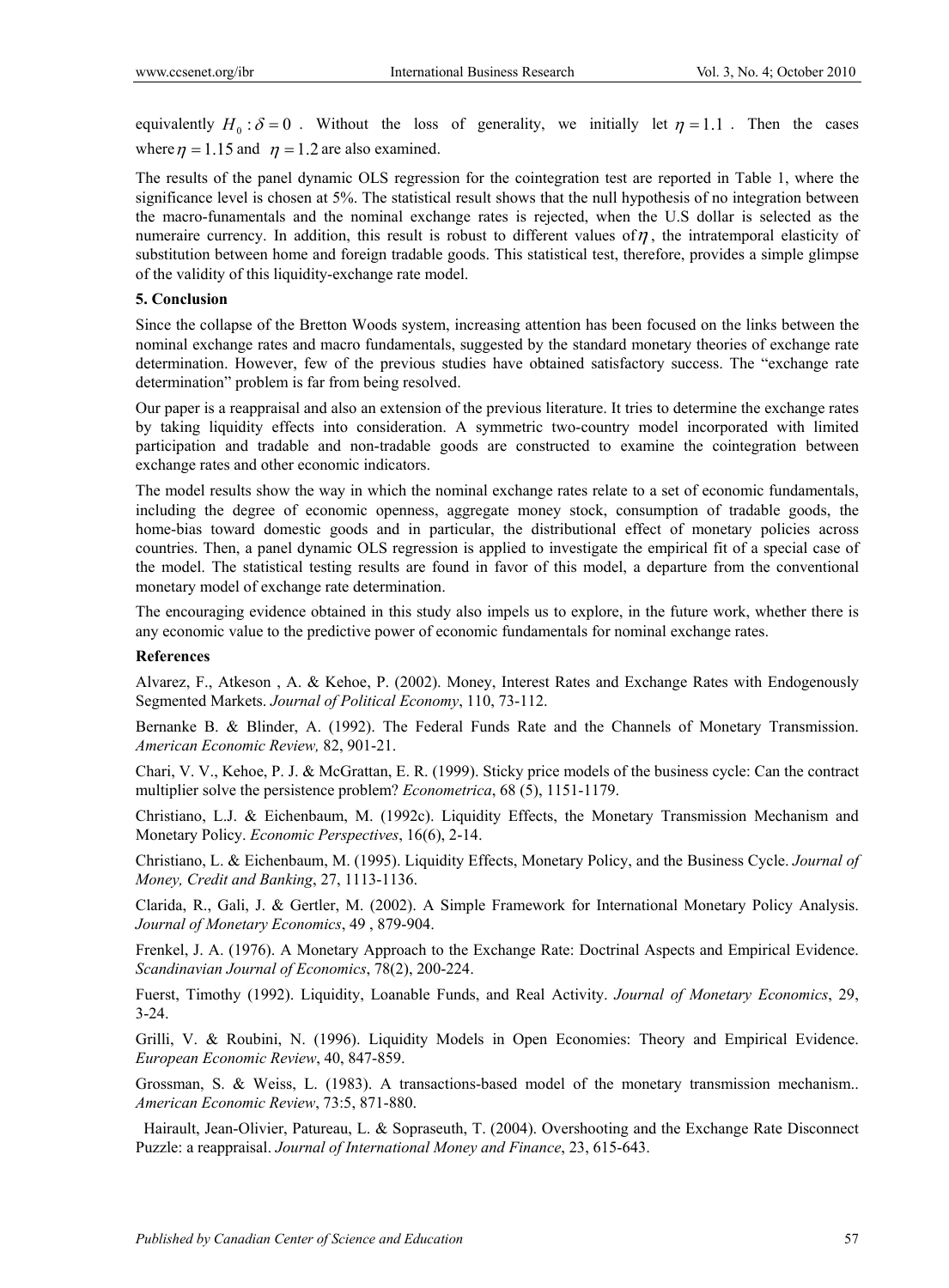Hau, H. (2002). Real Exchange Rate Volatility and Economic Openness: Theory and Evidence. *Journal of Money, Credit and Banking*, 34, 611-630.

Lucas, R. E. (1990). Liquidity and Interest Rates. *Journal of Economic Theory*, 50, 237-264.

MacDonald, R. & Taylor, M. (1993) The Monetary Approach to the Exchange Rate. *IMF Staff Papers*, 40 (1), 89-107.

Mark, N. (1995). Exchange Rates and Fundamentals: Evidence on Long-horizon Predictability. *American Economic Review*, 85, 201-218.

Mark, N. & Sul, D. (2001). Nominal Exchange Rates and Monetary Fundamentals Evidence from a Small Post-Bretton Woods Panel. *Journal of International Economics*, 53, 29-52.

Meese, R. & Rogoff, K.(1983a). Empirical Exchange Rate Models of the Seventies. Do They Fit out of Sample? *Journal of International Economics*, 14, 3-24.

Obstfeld, M. & Rogoff, K. (1995). Exchange Rate Dyanmics Redux. *Journal of Political Economy*, 103, 624-660.

Obstfeld, M. & Rogoff, K. (2000). The Six Major Puzzles in International Macroeconomics: Is There a Common Cause? *NBER Macroeconomics Annual*, 15, S.339-390.

Sarantis, N. (1994). The monetary exchange rate model in the long run: An empirical investigation. *Review of World Economics*, 130:4, 698-711.

Schlagenhauf, D. & Wrase, J. (1995). Liquidity and Real Activity in a Simple Open-economy Model. *Journal of Monetary Economics*, 35:3, 431-461.

Walsh, Carl E. (2005). Labor Market Search, Sticky Prices, and Interest Rate Policies. *Review of Economic Dynamics*, 8, 829-849.

Williamson, S. D. (2004a). Limited Participation, Private Money, and Credit in a Spatial Model of Money. *Economic Theory*, 24, 857-76.

Williamson, S. (2005). Limited Participation and the Neutrality of Money. Federal Reserve Bank of Richmond, *Economic Quarterly*, 91, 1-20.

### **Notes**

Note 1. The "liquidity effect" is a general term to describe the impact of monetary policy on the aggregate economy. In this paper, it particularly refers to the effect of monetary policy on financial markets.

Note 2. Obstfeld and Rogoff (2000) claim that by explicityly introducing costs of international trade, one can go far toward explainning a great number of the main empirical puzzles in international macroeconomics. It is easy to show that the effects of trade costs are isomorphic to the effects of home bias in preferences.

Note 3. Hau (2002) investigates the role of nontradeables for the international monetary transmission mechanism. Hairault and Sopraseuth (2004) decompose the empirical volatility of the real exchange rate into two components: the relative price of traded goods and the relative price of nontraded to traded goods across countries.

Note 4. How to specify preferences is important in any micro-founded model. Chari, Kehoe and McGrattan (1999) argue that preferences separable in consumption and leisure are necessary for explaining the high volatility in exchange rates.

Note 5. Since *r*  $n = \frac{M_n}{M_r}$  $m_n = \frac{M_n}{M}$ , it is sufficient to include only the money growth factor in traded goods market in the

current state vector.

# **Appendix**

# **The Method of Panel Dynamic OLS**

Let  $\Delta s_k = (\Delta s_{1k}, \Delta s_{2k}, ... \Delta s_{nk})'$  and  $\Delta s = (\Delta s_{1}, \Delta s_{2}, ... \Delta s_{n})'$  be the vectors of the observations on nominal exchange rate,  $\underline{x}_k = (\underline{x}_{1k}, \underline{x}_{2k}, \dots, \underline{x}_{T-1k})$  be the  $(T-1) \times 1$  vector of observations on  $x_{kt}$ , for country *k*, 0 be a  $(T-1) \times 1$  vector of zeros, *L* be a  $(T-1) \times 1$  vector of ones, *I* a  $T-1$  dimensional identity matrix,  $Z_{kt} = (\Delta x_{k,t-1-h} \ldots \Delta x_{k,t-1+h} )$ ,  $Z_{k} = (Z_{1k}, \ldots Z_{Tk})$  and